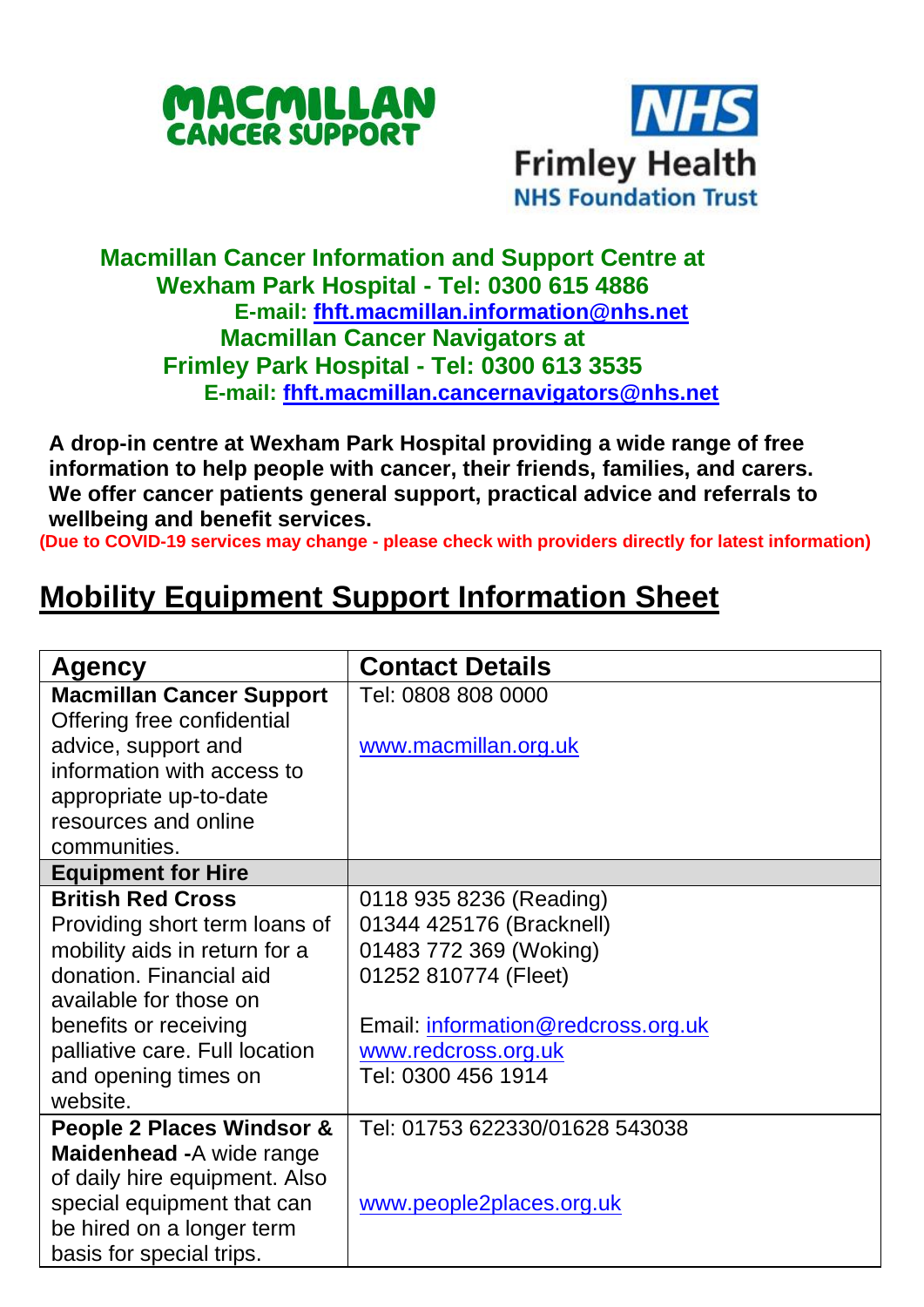| <b>East Berkshire Wheelchair</b>  | Tel: 01628 670117                             |  |  |
|-----------------------------------|-----------------------------------------------|--|--|
| <b>Service</b>                    |                                               |  |  |
| Providing manual and              | www.berkshirehealthcare.nhs.uk                |  |  |
| powered wheelchairs due to        | referral by GP or Occupational Therapy Team   |  |  |
| immobility, and supportive        |                                               |  |  |
| seating. Referral by a            |                                               |  |  |
| healthcare professional only.     |                                               |  |  |
| <b>Clearwell Mobility-Offer</b>   | Showrooms across southern counties including: |  |  |
| Wheelchair hire for short or      | 21 Albert Drive                               |  |  |
| long periods. Also offering       | <b>Burgess Hill</b>                           |  |  |
| showroom access for               | <b>RH15 9TN</b>                               |  |  |
| extensive range of aids,          | Tel 01444 253 300                             |  |  |
| enabling you to try before        | www.clearwellmobility.co.uk/                  |  |  |
| you buy                           |                                               |  |  |
| Remap                             | Tel: 01732 760209                             |  |  |
| Custom made equipment to          |                                               |  |  |
| help disabled people live         | Email: data@remap.org.uk                      |  |  |
| more independent                  |                                               |  |  |
| lives. There is no charge for     | www.remap.org.uk                              |  |  |
| any of the equipment they         |                                               |  |  |
| produce.                          |                                               |  |  |
| <b>AccessAble</b>                 | Tel: 01438 842710                             |  |  |
| A guide with detailed             |                                               |  |  |
| information about a venue's       | Email: hello@accessable.co.uk                 |  |  |
| access. Restaurants, Hotels,      |                                               |  |  |
| Toilets and more.                 | www.accessable.co.uk                          |  |  |
| <b>Equipment for sale or rent</b> |                                               |  |  |
| Safe and Well Berkshire &         | Tel: 0845 606 0911                            |  |  |
| <b>Buckinghamshire</b>            |                                               |  |  |
| Help to find daily living aid     | www.safeandwell.co.uk                         |  |  |
| products to make everyday         |                                               |  |  |
| tasks easier.                     | Online shop                                   |  |  |
|                                   | www.nrshealthcare.co.uk                       |  |  |
| Max Care and Mobility -           | Showrooms located at:                         |  |  |
| Family run shop providing         | 258 Station Road                              |  |  |
| wide range of equipment           | Addlestone                                    |  |  |
| with short lead times             | Surrey                                        |  |  |
|                                   | <b>KT15 2PU</b>                               |  |  |
|                                   | Tel: 01932 846001                             |  |  |
|                                   | www.maxcareandmobility.co.uk/                 |  |  |
|                                   | Email: sales@maxcareandmobility.co.uk         |  |  |
|                                   |                                               |  |  |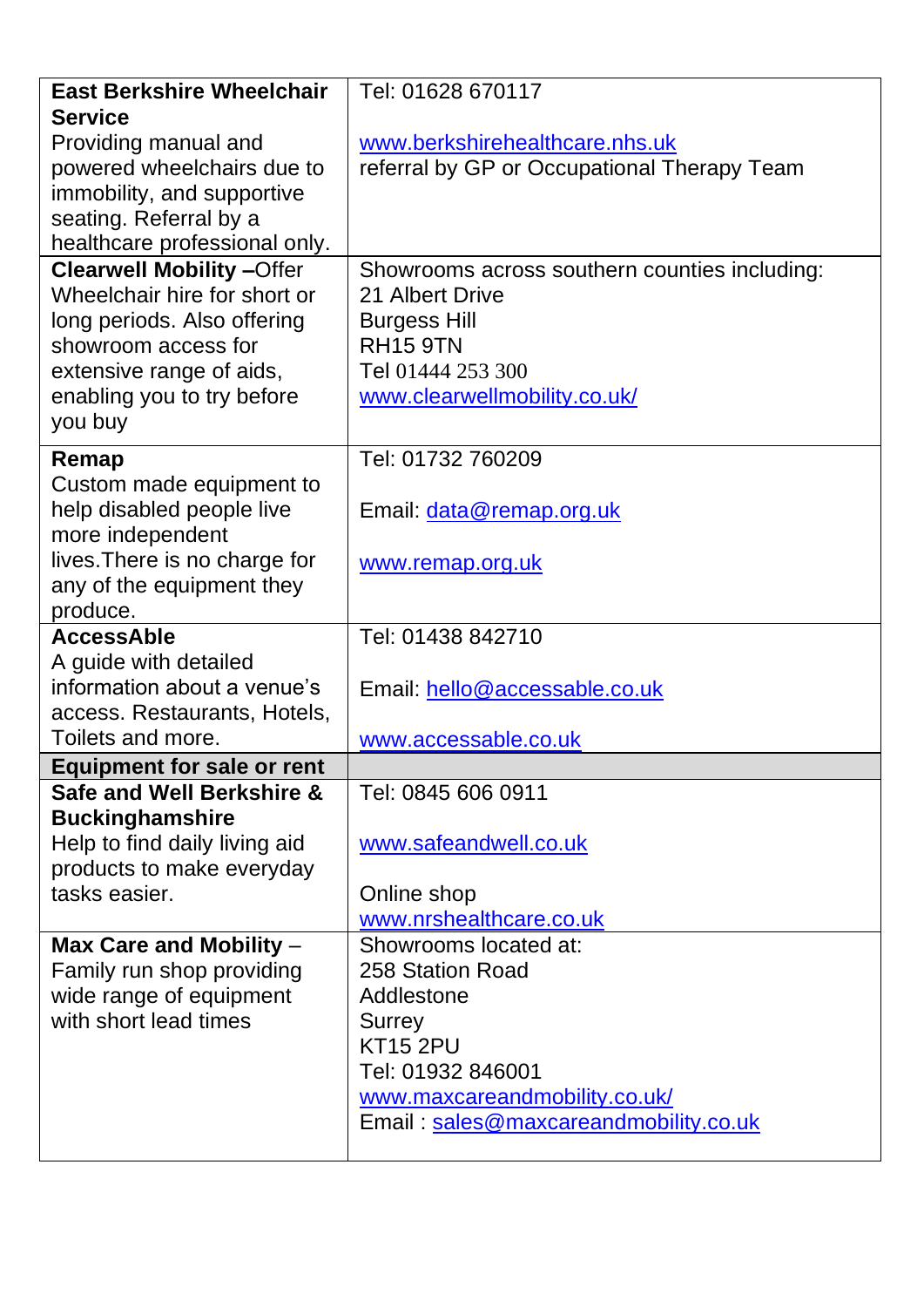| <b>Age UK Mobility Aids</b>                                    | Tel: 0800 117 0115                         |  |
|----------------------------------------------------------------|--------------------------------------------|--|
| A wide range of products                                       |                                            |  |
| with useful added features.                                    | www.ageukmobility.co.uk                    |  |
| Low price guarantee.                                           |                                            |  |
| <b>Hugga Posture Care</b>                                      | Tel: 0161 283 9480                         |  |
| Manufacturers of specialist                                    |                                            |  |
| medical equipment designed                                     | Email: enquiries@hugga.co.uk               |  |
| to manage your postural                                        |                                            |  |
| needs.                                                         | www.hugga.co.uk<br>Tel: 01279 425648       |  |
| <b>1st Call Mobility</b><br>Leading independent                |                                            |  |
| supplier of equipment for                                      | Email: info@1stcallmobility.co.uk          |  |
| bariatric patients and plus                                    |                                            |  |
| size individuals.                                              | www.1stcallmobility.co.uk                  |  |
| <b>NRS Healthcare</b>                                          | Tel: 0345 121 8111                         |  |
| Supply quality mobility                                        | Email: customerservice@nrshealthcare.co.uk |  |
| equipment and disability aids                                  | www.nrshealthcare.co.uk                    |  |
| for independent daily living.                                  |                                            |  |
| <b>Mobility Services</b>                                       | Tel: 01923 710055/01923 263033             |  |
| Sale and repair of mobility                                    | Email: sales@mobility-services.co.uk       |  |
| scooters, wheelchairs and                                      | www.mobility-services.co.uk                |  |
| chairs.                                                        |                                            |  |
| <b>Motability</b>                                              | Tel: 0300 456 45466                        |  |
| Offer simple, all-inclusive                                    |                                            |  |
| leasing packages designed                                      | www.motability.co.uk                       |  |
| to making getting around<br>easier.                            |                                            |  |
|                                                                |                                            |  |
| Wheelfreedom                                                   | Tel: 0800 025 8005                         |  |
| Offers mobility scooters and<br>electric wheelchairs for short | Email: enquiries@wheelfreedom.com          |  |
| and long term hire or                                          |                                            |  |
| purchase.                                                      | www.wheelfreedom.com                       |  |
|                                                                |                                            |  |
| <b>AST Services</b><br>Providing curved and straight           | Tel: 01753 654879/07973 669115             |  |
| stair lifts for, rent or                                       | www.aststairlifts.co.uk                    |  |
| purchase. Rent to buy                                          |                                            |  |
| scheme also available.                                         |                                            |  |
| <b>Independent Living</b>                                      | Website contact only.                      |  |
| A full range of aids to help                                   |                                            |  |
| with daily living and mobility.                                | www.independentliving.co.uk                |  |
|                                                                |                                            |  |